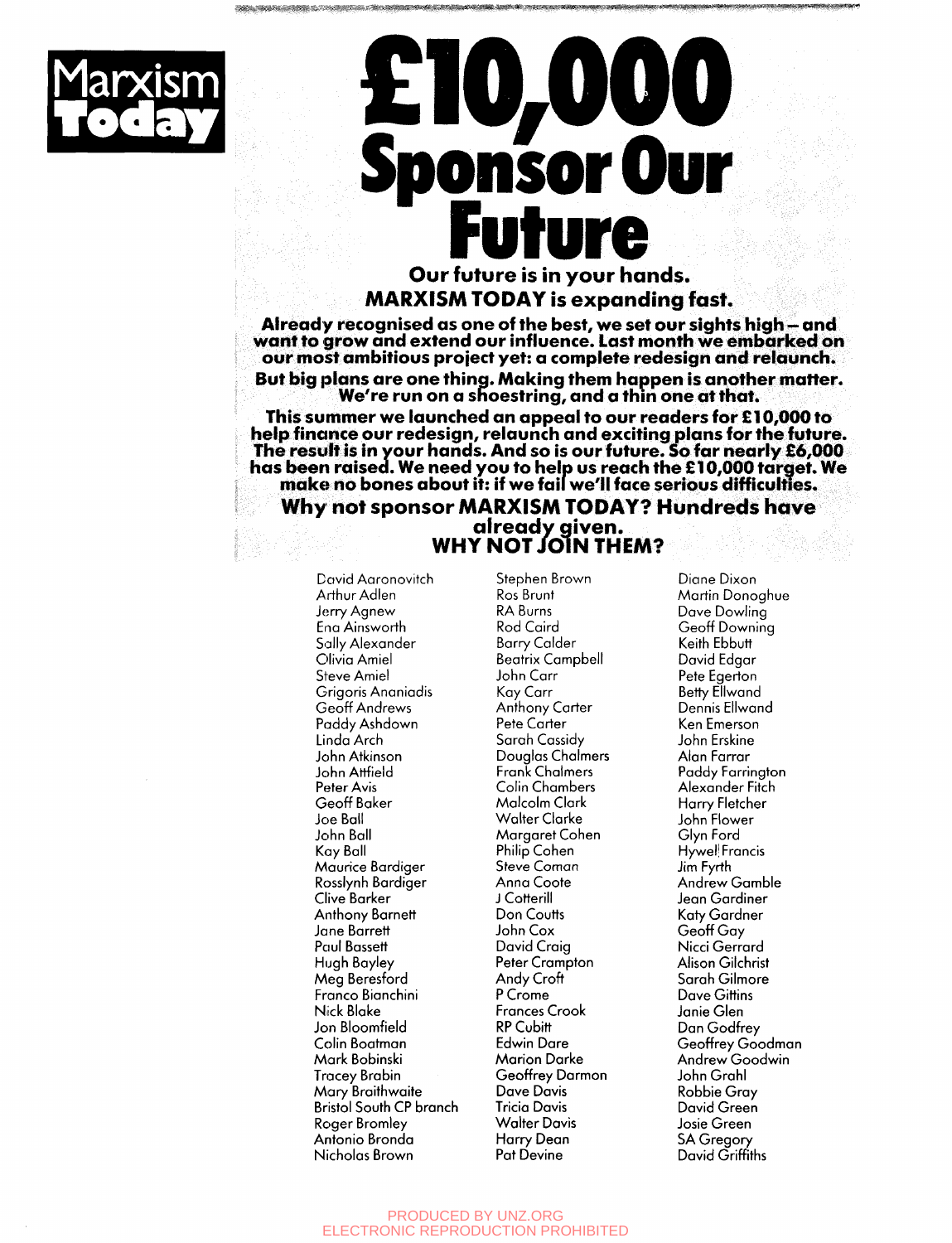Kathryn Gutkind Stephen Hackett Charlie Hall Stuart Hall Jane Hamel David Hamilton John Haney Judith Hargreaves Tony Hargreaves Steve Hart Paul Hassan Don Hassett Margot Heinemann Mark Hebert **Andrew Hewett** Andrew Heywood Nina Hibbin Richard Hill Graham Hillman Rodney Hilton Eric Hobsbawm Lorraine Hubbard Nick Hubbard Bill Hunt Trevor Hyatt Fred Inglis Jane Jackson Nicholas Jacobs Martin Jacques Tony Jefferson Mary Joannou Peter Jobe Geraint John Monty Johnstone David Jones SM Karim Chris Kaufman Len Kay Mary Keor Martin Kettle Richard Kinsey Brenda Kirsch Gavin Kitching Ernesto Laclau DS Lane Philippa Langton Paula Lanning Peter Latham Robert Latham Bahauddeen Latif Martin Lawn Alan Leaman Mike le Cornu Phil Leeson Sarah Lefanu Dave Leigh Lu Leigh Dave Lewis Gladys Lewis Elena Lieven

Sonia Liff Ken Livingstone Cathie Lloyd John Lloyd Maria Loftus Mick Luker David Lusted M Lyon John Maclnnes Chris Madden Manchester University CP Staffs Branch Paul Marginson Graham McCann Charles Mcinally Frances McLennan Gordon McLennan Tony McNally Maureen McNeil Arthur Mendelsohn Jean Miller Ted Moore Chantal Mouffe Robin Murray John Newbigin Joanna Newman Ray Newton Brian Nicholls Andrew Nickson Jane Noble John Norridge Bill Norris Jack O'Connor Dennis Ogden Paul Olive Beryl Pankhurst Mike Pankhurst Lindsay Paterson Bert Pearce Margaret Pearce Ernie Pearson Adrian Perry Mark Perryman James Pettifer Sheena Phillips Kelvin Pipe Ann Pocock Brian Pollitt Chris Pond Keith Pople Hazel Pople Martin Pople Mike Power Mike Press David Purdy Frank Quelon Veronica Ralph Simon Reynell Lee Robinson John Robson

Jeff Rodrigues Bob Rowthorn Dan Rubinstein Joan Ruddock Jonathan Rutherford Malcolm Rutherford Peter Samson Carol Sarler Andy Saunders **Richard Saville** Tom Sawyer E Schulkind Stephen Sedley Adam Sharpies Marlon Shaw Bernard Shore Brian Simon Roger Simon Bren Simson RP Smith W Spring Jean Stansfield Gareth Stedman Jones Jonathan Steele Howard Stevenson Fred Steward Martin Stott Jack Straw  $G \cup T$ Shuhum ruyit Sheila Taylor<br>Jane Taylor Julie Tuylor<br>Willie Thompson **Sallie Thompson** Sally Townsend Margaret Tuck<br>Jez Vanes Jez vanes Anarew wall John Walker MM Walsh Dennis Walshe Des Walshe **Roger Walters** George Warren Bob Waugh Naomi Wayne Wolf Wayne Beryl Wayne Nick Weaver John Webster Paul Webster Mike Weller John Wells Claire Wigzell **Ian Williams** Caroline Williamson David Winchester **Margaret Woddis** Alex Wood Leslev Woc Sally Yates **RM** Yorston



| I wish to become               | Name.                          | <b>PLEASE RETURN AS</b>                                                        |
|--------------------------------|--------------------------------|--------------------------------------------------------------------------------|
| o sponsor and                  | <b>Address</b>                 | <b>SOON AS POSSIBLE.</b><br><b>ALONG WITH YOUR</b><br><b>KIND DONATION, TO</b> |
| enclose £<br>as a contribution | <b>Postcode</b>                | (no stamp required):                                                           |
| to Marxism                     | <b>ACCESSAVISA</b><br>CARD NO. | <b>Marxism Today Appeal</b><br><b>FRESPOST</b><br>16 St. John Street           |
| Today's appeal.                | <b>Signature</b>               | London EC18 1JB.                                                               |

PRODUCED BY UNZ.ORG ELECTRONIC REPRODUCTION PROHIBITED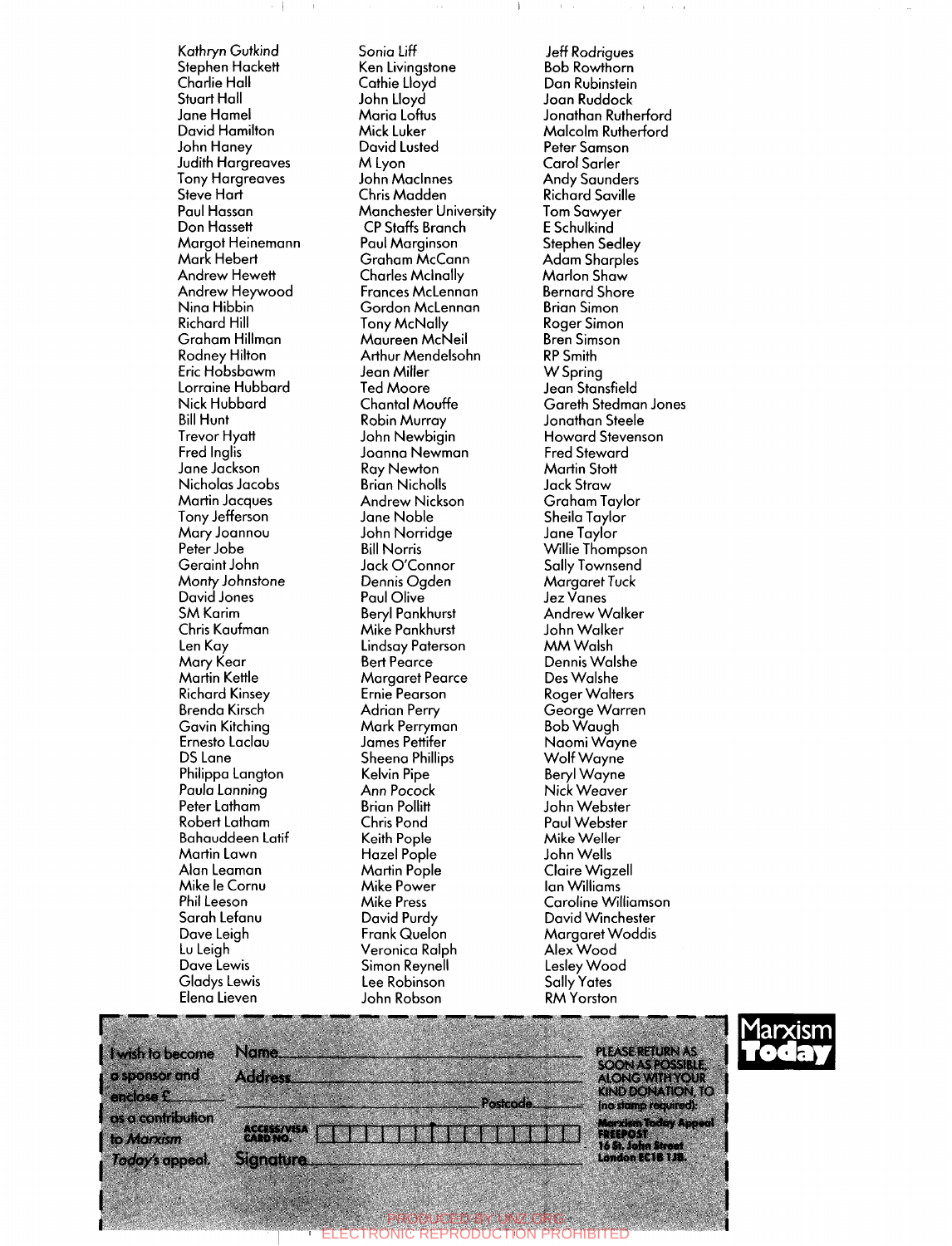# **f ime 4o get**

## **Marxism Today exclusive offer**

**In** these hectic times you need to be organised. You want all the details of a busy life at your fingertips. The answer - a Lefax personal planner, available only to MT readers. Now you can have all the facts you need when you need them. The handy sized binders come in three varieties: finest leather, canvas cloth with marbled papers and eye-catching vinyl. The six ring binders are built to last and are available in either black, red or pink (leather and vinyl); or black and blue (cloth)..

Inside the planner contains: A specially designed Marxism Today cover; a week to a page diary for 1987; name and address A-Z index; notepaper and a pen-holder.

This offer gives you high quality at a competitive price with the opportunity to extend and personalise your planner through the substantial Lefax range. Buy one for yourself and one for that disorganised friend.





**Don't delay - order now for these two offers and**  our other goods. Send to Marxism Today, Frecpost (no stamp needed), 16 St John Street, London EC IB IJB.

| Description                                                                                                                            | Price | Size/Colour                                  | Qty         | Total |
|----------------------------------------------------------------------------------------------------------------------------------------|-------|----------------------------------------------|-------------|-------|
| Lefax - leather                                                                                                                        | £36   | Red/Black/Pink*                              |             |       |
| Lefax - canvas                                                                                                                         | E21   | Blue/Black*                                  |             |       |
| Lefax-vinyl                                                                                                                            | £15   | Red/Black/Pink*                              |             |       |
| Mugs and Coffee                                                                                                                        | £6.25 |                                              |             |       |
| Miro T-shirt (sizes L/XL)                                                                                                              | £5.50 |                                              |             |       |
| (size XXXL)                                                                                                                            | £6.50 |                                              |             |       |
| Karl & Groucho T-shirt<br>(sizes S/M/L)                                                                                                | £3.50 |                                              |             |       |
| MT sweatshirt (sizes M/L)                                                                                                              | £6.99 |                                              |             |       |
| grey with maroon logo<br>black with pink logo                                                                                          |       |                                              |             |       |
| Groucho & Karl Badges                                                                                                                  | 25p   |                                              |             |       |
| (min. order 4)                                                                                                                         |       |                                              |             |       |
| <b>5 Art of Politics Posters</b>                                                                                                       | £4    |                                              |             |       |
|                                                                                                                                        |       |                                              | Goods Total |       |
|                                                                                                                                        |       | Postage & Packing: Add on 15% of Goods Total |             |       |
|                                                                                                                                        |       | <b>Grand Total</b>                           |             |       |
|                                                                                                                                        |       |                                              |             |       |
| Address <sub>----</sub>                                                                                                                |       |                                              |             |       |
|                                                                                                                                        |       |                                              |             |       |
|                                                                                                                                        |       |                                              |             |       |
|                                                                                                                                        |       | Postcode_                                    |             |       |
|                                                                                                                                        |       |                                              |             |       |
| Access/Visa                                                                                                                            |       |                                              |             |       |
| Signature <sub>—</sub>                                                                                                                 |       |                                              |             |       |
| $\mathbf{a}$ in the set of $\mathbf{a}$ is $\mathbf{a}$ in the set of $\mathbf{a}$ is the set of $\mathbf{a}$ is a set of $\mathbf{a}$ |       |                                              |             |       |

Delete as required – all prices inclusive of inserts.

### 34 MARXISM TODAY NOVEMBER 1986

|                                           | <b>PRODUCED BY UNZ ORG</b>                  |
|-------------------------------------------|---------------------------------------------|
| <b>ELECTRONIC REPRODUCTION PROHIBITED</b> | Automobile Automobile Automobile Automobile |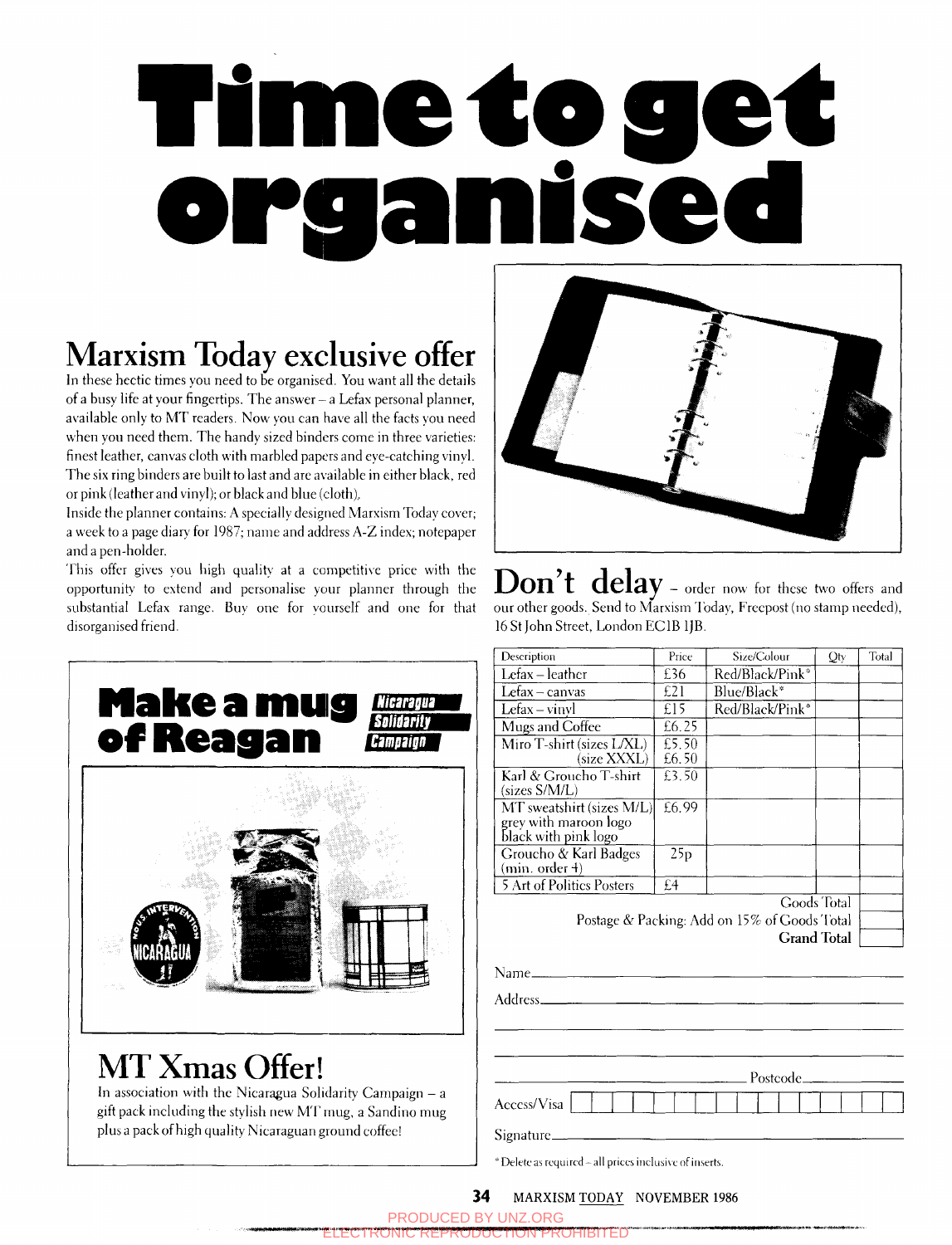# **DIRECT FROM THE HALF MOON THEATRE 'SHARP, INCISIVE, POWERFUL, FUNN** 'SAVAGELY COMIC' POLITICAL HIT IQ

**CHORUS** 

Around the land, in every pub. in every drinking room and lounge the voice of England can be heard<br>discussing the Falklands with angry sounds

as if the family jewels had been thieved. Outraged, the tele on, the pot of tearefuelling parched throats for verbal war

You'd never believe until last week they didn't know Falklands from Leigh-on-Sea

'BERKOFF FIRES WITH ALL<br>Satirical Barrels ...<br>HIS TARGETS HIT WITH EXOCET **PRECISION**.' Time Out

'LIKE ALL SUCCESSFUL SATIRES IT STRETCHES BELIEF, BUT **NEVER DEFIES IT.' Technol** 

'DELICIOUSLY SCABROUS ...<br>FAST PACED PIECE OF<br>STYLISED THEATRE **EXCELLENT CASTING.'** City Limits SKILLED AND AUDACIOUS PIECE OF THEATRE'

SAB OR They're only blokes like us. Don't tire ... not tire one off

Like in cold blood Not warn 'em first and fire a warning shot?

Like shift over boys, you're getting. close

It's not the second World War ... is it? COMMANDER:

Fire one. 43 seconds it should take.

**STEPHEN BERKOFF - SUCH MEN ARE DANGEROUS.'** Standard

THE POLITICAL PUNCH IS WELL PACKED, THE EFFECT IS **SATIRIC AND COMIC.** Guardian

**BERKOFF DIRECTS WITH EXTRAORDINARY ENERGY, INVENTIVENESS AND MASTERLY STAGE CRAFT.'** Morning Star

**'TIGHT, MENACING, COMPELLING<br>AND FULL OF EXQUISITE<br>PHYSICALITY.'** Today

'A SOPHISTICATED WEAPON's Written and directed by Steven Berkoff

DETOBER 21 FOR A LIMITED Blackfriars  $\ominus$  by the River, Puddle Dock, London EC4V 3DB Box Office 01-236 5568, Credit Cards 01-236 5568, 01-741 9999 or First Call 01-240 7200.

**IT'S NOT THE SECOND WORLD WAR...IS IT?** 

35 MARXISM TODAY NOVEMBER 1986 PRODUCED BY UNZ.ORG ELECTRONIC REPRODUCTION PROHIBITED